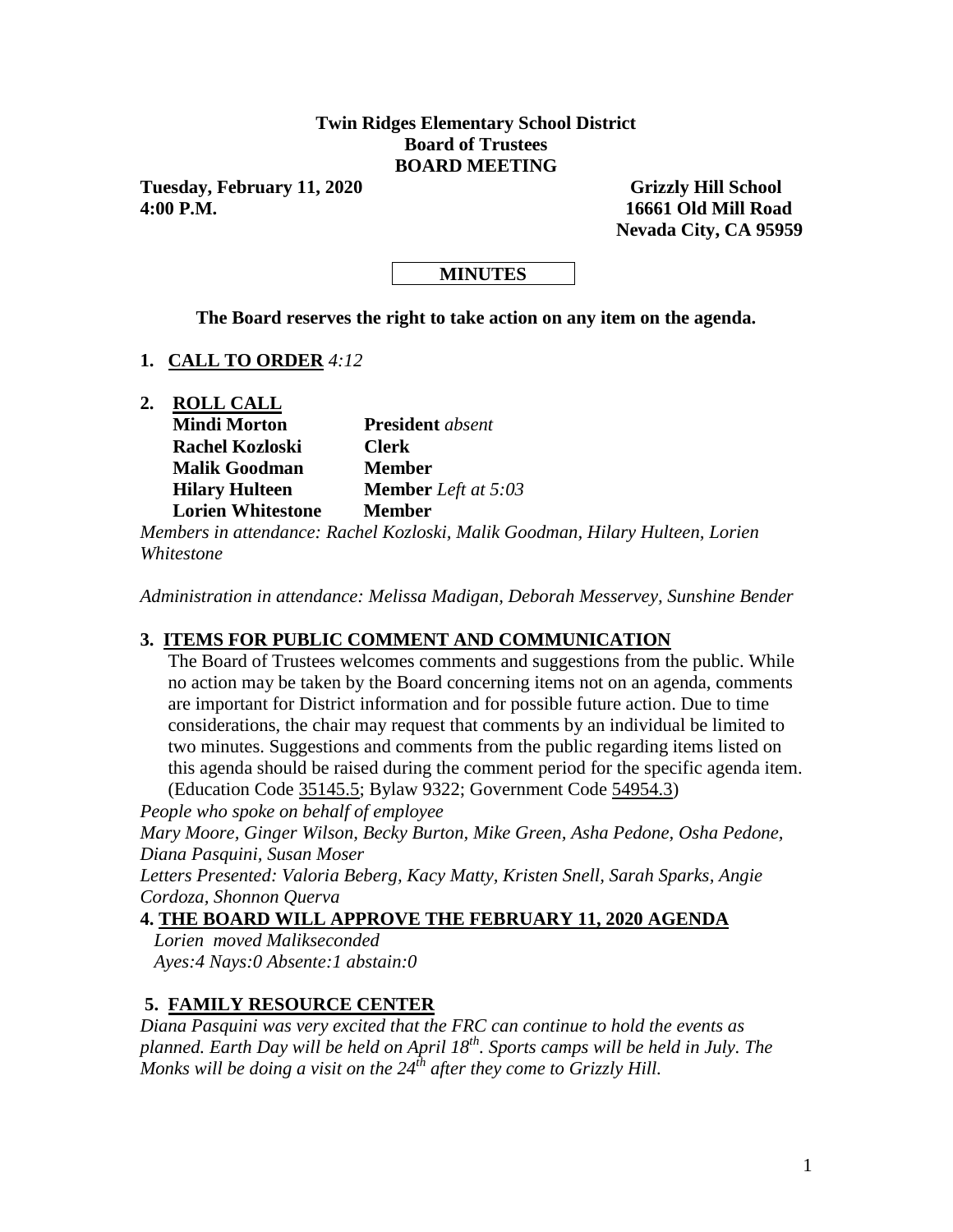#### **6. CONSENT**

Consent items shall be items of a routine nature or items for which no Board discussion is anticipated and for which the Superintendent recommends approval. The public has a right to comment on any consent item. At the request of any member of the Board, any item on the consent agenda shall be removed and given individual consideration for action as a regular agenda item.

*The Board approved all consent items. Lorien moved Malikseconded Ayes:4 Nays:0 Absente:1 abstain:0* 

### **6**.1 **THE BOARD WILL APPORVE THE AGENDA FOR THE JANUARY 29, 2020 SPECIAL BOARD MEETING**

### **6.2 THE BOARD WILL REVIEW AND APPROVE THE MINUTES OF JANUARY 14, 2020**

#### **6.3 APPROVE WARRANTS**

#### **7. INVESTMENT REPORT UPDATE: OWENS ESTATE & STRATEGY GROUP** *Peter Ketchand presented the Investment update.*

#### **8. PGE EASEMENT**

*Shawna Humphries presented the contract for the board to sign. Shawna had a surveyor come out to mark lines on the ground to show the exact line that is proposed. Shawna believes that they will be able to move the line away from the fire suppression. No trees will be removed. PGE plans on aligning the work with our spring break to give minimum impact to the school. Melissa pointed out that she strongly believes this in the benefit of the community due to the strong winds that have been occurring lately.*

*Malik moved Lorien seconded* 

 *Ayes:3 Nays:0 Absente:2 abstain:0* 

*Roll call Malik Goodman, Lorien Whitestone, Rachel Kozloski*

#### **9. TEACHERS REPORT**

*Rachel Wegman the 4/5 grade teacher gave a break down on her curriculum literacy and vocabulary. They have been studying 4 endangered species. They are excited to raise steelhead salmon eggs in the classroom. The students are learning to use a dictionary and working on poetry with Dream a Difference. They are working on learning the 50 states. They also have a field trip to sierra streams.* 

|  |  |  |  |  | <b>Washington School Enrollment</b> |
|--|--|--|--|--|-------------------------------------|
|--|--|--|--|--|-------------------------------------|

| Grade           | $-$<br>n |            |           |                                |                              |  | m<br>'otal |
|-----------------|----------|------------|-----------|--------------------------------|------------------------------|--|------------|
| <b>Students</b> | $-U$ -   | - 1<br>. . | --<br>. . | $\overline{\phantom{0}}$<br>-- | $\overline{\phantom{0}}$<br> |  |            |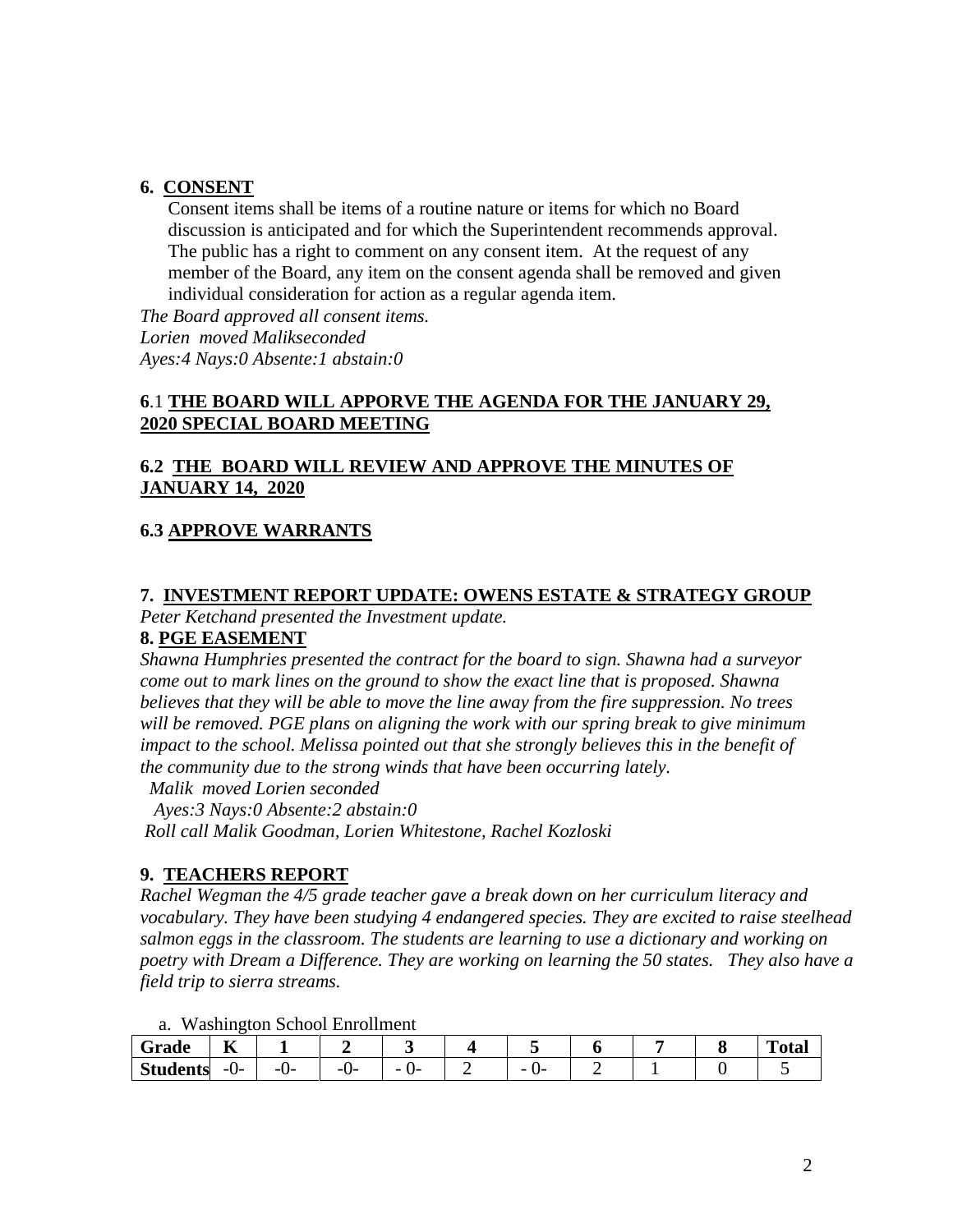b. Grizzly Hill School Enrollment

| Grade           | TK/K       | -<br>- |  |       |  |          | m<br>^÷^<br>-otal |
|-----------------|------------|--------|--|-------|--|----------|-------------------|
| <b>Students</b> | ۔ ،<br>3/5 |        |  | . . J |  | <b>.</b> |                   |

## **10. NORTH POINT ACADEMY**

*Melissa presented the MOU for the board to sign. The contract states they have 30 day cease operation clause. The district will provide space at Grizzly Hill for High School independent study. Oak Tree campus will facilitate the adult education. There will be a soft opening in March-June.* 

## **11. MIDDLE SCHOOL OFFERING ADVANCED CLASSES**

*Melissa presented a hand out. It laid out a plan for next year to offer students the ability to ear Honors recognition. They will have the opportunity to earn honors in the four core classes Math, English, Science and Social Studies.* 

## **12. WILLIAMS UNIFORM COMPLAINT SUMMARY**

*No complaint*

## **13. BOARD REPORT**

*Diana gave the board a tour of the Oak Tree campus. They would like a direction to reconnect with the community.* 

### **14. SUPERINTENDENT'S REPORT LCAP, SITE COUNCIL, BOARD POLICY CALENDAR**

*Melissa presented a hand out to give an update the board on LCAP goals.*

## **15. SET DATE FOR SECOND BOARD RETREAT**

*March 25th at Oak Tree Campus 9:30-4 with a closed session added.* 

## **16. GRIZZLY HILL MURAL**

*The Board would like to see the sketch before moving forward.* 

## **17. FUTURE AGENDA ITEMS**

*Peter Ketchand from Owens Estate& Strategy Group, Update on the computers (tech support) Oak Tree*

### **18. ADJOURNMENT** *6:03*

**This agenda was posted at least 72 hours in advance of the meeting at 16661 Old Mill Road, Nevada City, CA 95959.**